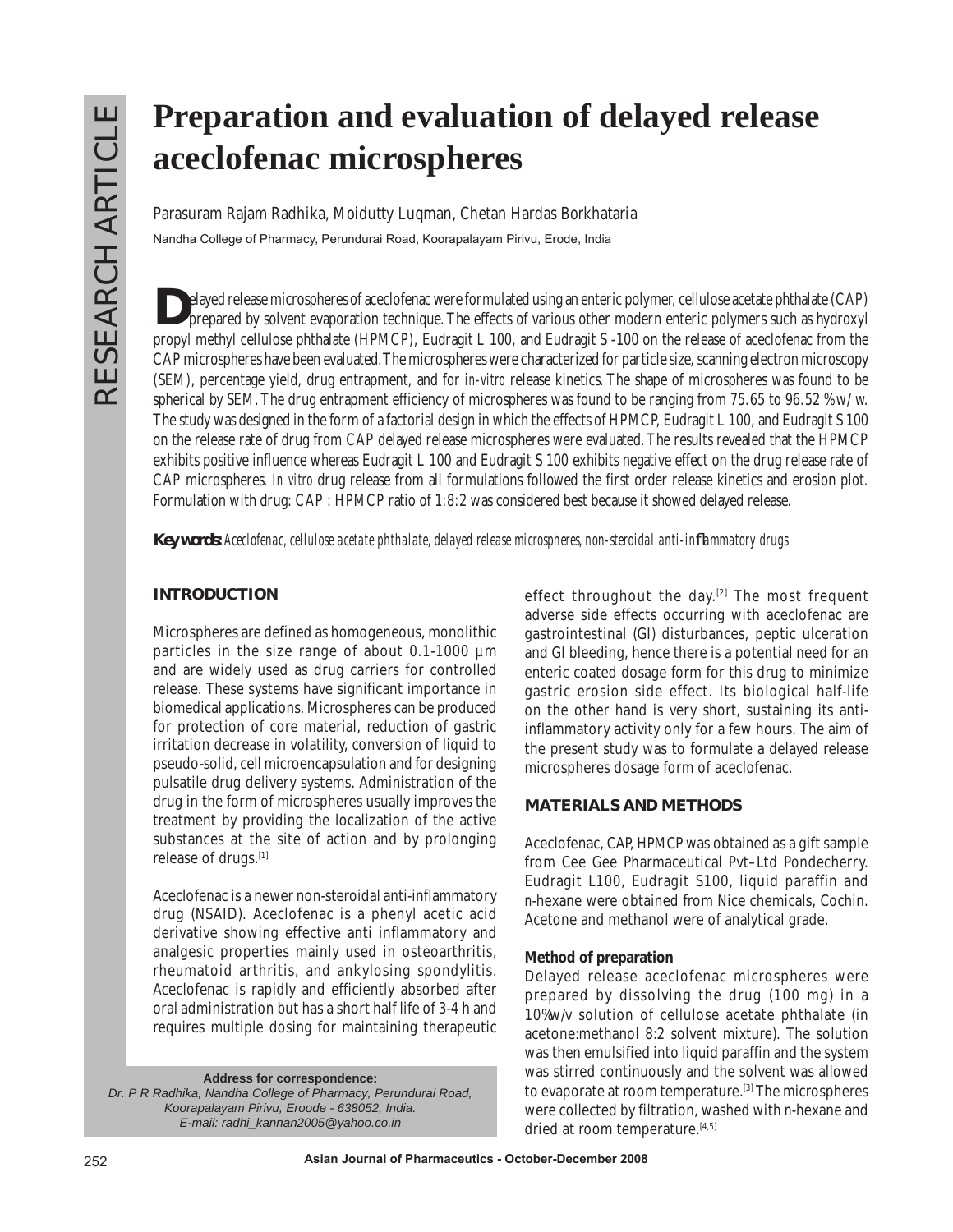Eight different batches were formulated according to the factorial design and their composition is presented in Table 1. The surface morphology of the microspheres was examined by SEM. Particle size analysis was carried out by using sieving method to determine the size distribution of microspheres. The drug content in microspheres was determined (by taking 3 samples from each batch) and the entrapment efficiency was calculated from the delayed release aceclofenac microspheres.<sup>[6]</sup>

The *in-vitro* release profiles of aceclofenac from microspheres was examined in pH 1.2 buffer from 0-2 h and in phosphate buffer of pH 6.8 from 2-8 h by rotating basket method specified in the USP XXIII Tablet dissolution tester (TDT06P, Electro lab), following the procedure for enteric formulation. Delayed release microspheres equivalent to 100 mg of aceclofenac were accurately weighed, filled into capsules and used in this study. The dissolution medium is 0.1 N HCl for 2 h and phosphate buffer solution of pH 6.8 for the remaining period.[7] The temperature of the bath was maintained at  $37 \pm 0.5^{\circ}$ C and the stirring speed at 100 rpm. Samples of the dissolution medium (5 ml) were withdrawn at various time intervals. The same volume of fresh fluid was added to the test medium to maintain the volume. The collected samples were analyzed by the UV double beam spectrophotometer at 276 nm.<sup>[8,9]</sup> Each experiment was carried out in triplicate. To characterize release of aceclofenac from microspheres, the *in-vitro* release data for all formulation was subjected to kinetic data treatment using mathematical models like zero order, first order, higuchi model, and erosion model.

#### **RESULTS AND DISCUSSION**

The delayed release microspheres of all batches were found



**Figure 1:** Scanning electron microscope of optimized formulation F2  $(2000\times)$ 

to be spherical and free flowing [Figure 1]. The size range of different batches of microspheres was in the range of 8.40–14.60 µm [Table 2]. The drug entrapment efficiency analysis showed that the entrapment of drug within each batch of microspheres ranges from 75.65 to 96.52%w/w [Table 2]. The packing properties of the drug and the formulation widely depend upon bulk density. It has been stated that, bulk density values less than 1.2 gm/cm<sup>3</sup> indicate good flow and values greater than 1.5 gm/cm<sup>3</sup> indicate poor flow characteristic. It is seen from Table 2 that the bulk density values are less than 1.2 gm/cm<sup>3</sup> indicating good flow characteristics of the microspheres. Angle of repose less than or equal to 40° indicates free flowing properties of the microcapsules.[10] The angle of repose for all the formulations (F1-F8) is seen to be between 21°03' and 23°30' indicating good flow property.

| Table 1: Composition of different formulation of delayed release microsphere of aceclofenac |           |            |                          |                          |                          |  |  |
|---------------------------------------------------------------------------------------------|-----------|------------|--------------------------|--------------------------|--------------------------|--|--|
| <b>Formulation</b>                                                                          | Drug (mg) | $CAP$ (mg) | HPMCP (mg)               | Eudragit L-100 (mg)      | Eudragit S-100 (mg)      |  |  |
| F <sub>1</sub>                                                                              | 100       | 1000       | $\overline{\phantom{a}}$ | $\overline{\phantom{0}}$ | $\overline{\phantom{0}}$ |  |  |
| F <sub>2</sub>                                                                              | 100       | 800        | 200                      | -                        | -                        |  |  |
| F <sub>3</sub>                                                                              | 100       | 800        | ٠                        | 200                      |                          |  |  |
| F4                                                                                          | 100       | 800        | $\overline{\phantom{a}}$ | $\overline{\phantom{a}}$ | 200                      |  |  |
| F <sub>5</sub>                                                                              | 100       | 800        | 100                      | 100                      | -                        |  |  |
| F <sub>6</sub>                                                                              | 100       | 800        | $\overline{\phantom{a}}$ | 100                      | 100                      |  |  |
| F7                                                                                          | 100       | 800        | 100                      | $\overline{\phantom{0}}$ | 100                      |  |  |
| F <sub>8</sub>                                                                              | 100       | 800        | 66.66                    | 66.66                    | 66.66                    |  |  |

CAP = cellulose acetate phthalate, HPMCP = hydroxy propyl methyl cellulose phthalate

#### **Table 2: Physicochemical properties of different batches of delayed release aceclofenac microspheres**

| <b>Formulation</b> | Bulk density* (gm/cm <sup>3</sup> ) | Angle of repose* | % of drug entrapped* (%w/w) | Particle size (µm) |
|--------------------|-------------------------------------|------------------|-----------------------------|--------------------|
| F <sub>1</sub>     | $0.592 \pm 0.10$                    | $23^{\circ}30'$  | 77.39                       | $8.40 - 14.50$     |
| F <sub>2</sub>     | $0.624 \pm 0.18$                    | 21°29'           | 96.52                       | 8.78–14.31         |
| F <sub>3</sub>     | $0.624 \pm 0.12$                    | $21^{\circ}17'$  | 75.65                       | 8.50-14.60         |
| F4                 | $0.596 \pm 0.10$                    | $22^{\circ}20'$  | 79.13                       | 8.49-14.30         |
| F <sub>5</sub>     | $0.622 \pm 0.18$                    | 29°24'           | 93.04                       | 8.45 - 14.35       |
| F <sub>6</sub>     | $0.610 \pm 0.12$                    | 21°29'           | 84.34                       | 8.60-14.32         |
| F7                 | $0.598 \pm 0.15$                    | $21^{\circ}03'$  | 94.78                       | 8.84-14.20         |
| F <sub>8</sub>     | $0.622 \pm 0.12$                    | $23^{\circ}09'$  | 91.30                       | 8.65-14.00         |

\*Average of three calculation (± standard deviation)